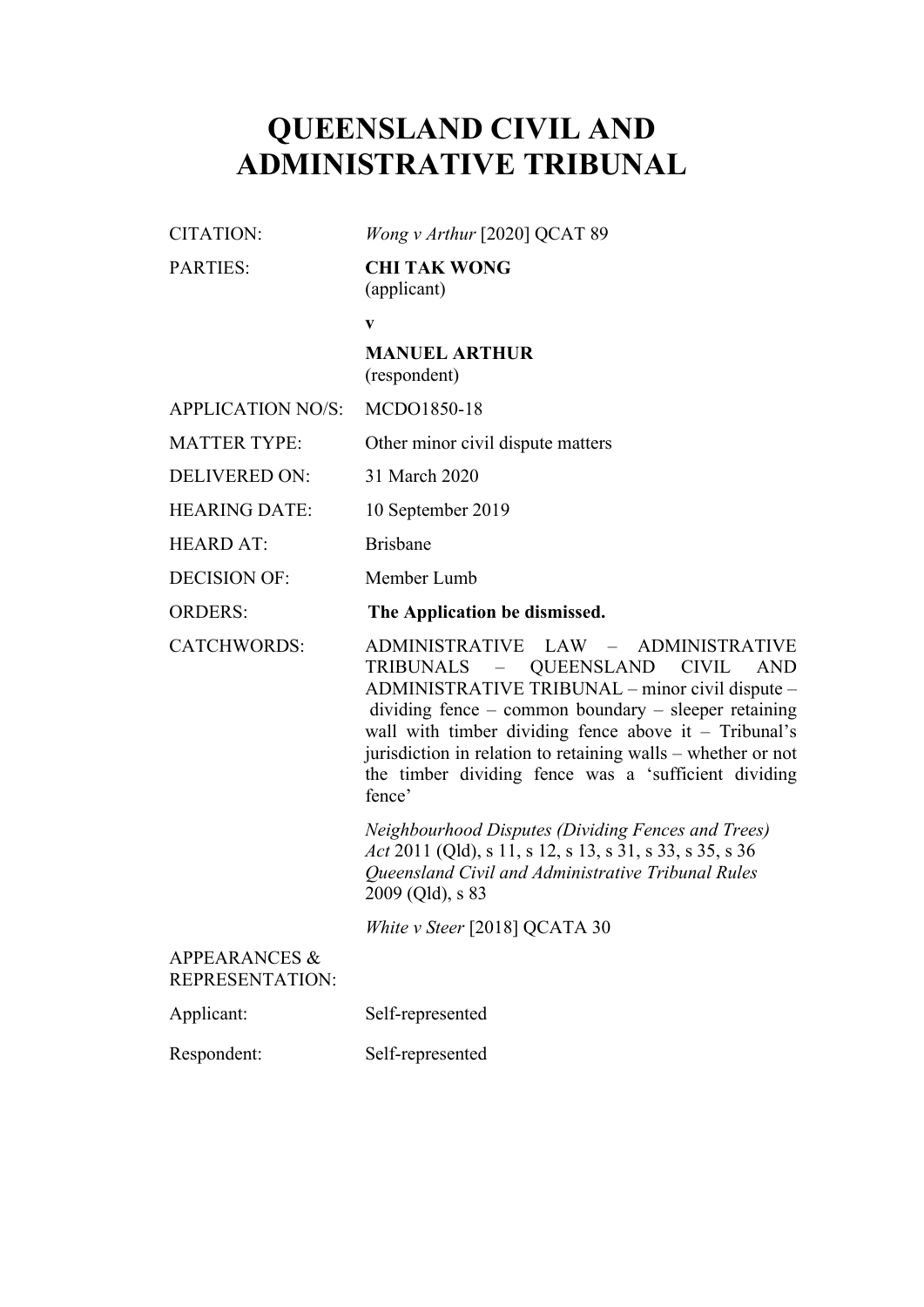#### **REASONS FOR DECISION**

#### **Introduction**

[1] By an Application for minor civil dispute – dividing fences filed on 21 December 2018 ('the Application'), the Applicant sought orders against his neighbour, the Respondent, under the *Neighbourhood Disputes (Dividing Fences and Trees) Act*  2011 (Qld) ('the NDA') in relation to a dividing fence between the parties' respective properties.

## **Background**

- [2] The Applicant served a Form 2 Notice to Contribute for Fencing Work (pursuant to s 31 of the NDA) seeking a 50% contribution towards the amount of \$9,889.00 for the cost of replacing a timber retaining wall and timber fence between adjoining properties located in Mansfield in the State of Queensland. The properties are owned by the Applicant and the Respondent respectively. The Applicant's property is to the left of the Respondent's property as viewed from the street.
- [3] The Applicant's property is at a lower level than the Respondent's property. The Respondent contends that the difference in levels is due to a cut in the natural earth level occurring at the time the Applicant's house was built.
- [4] The parties sought to resolve the dispute between themselves and despite negotiating in good faith have not been able to resolve their differences.
- [5] The Applicant tendered various photographs of the retaining wall and the dividing fence separating the respective properties (exhibit 1 and 2 (eight photographs in total)).
- [6] It is evident from the photographs that the structure referred to by the parties as the 'retaining wall' comprises horizontal timber sleepers supported by vertical timber posts. A timber fence, comprising closely set vertical palings affixed to horizontal railings, in turn affixed to vertical timber posts, sits atop the retaining wall with the vertical timber posts affixed to both the horizontal timber sleepers and the vertical posts of the retaining wall.
- [7] It was said by the Applicant, and it is evident from the photographs, that the retaining wall has given way at two sections, at the front of his property and at the rear of his property. At the rear section, the section of sleepers has broken apart under the apparent force of the earth behind it. At the front section, the retaining wall is bowed but the sleepers appear to remain intact.
- [8] The Applicant says that the dividing fence that sits above each of those sections is leaning towards his property. Having regard to the photographs, I find that the rear section of the timber fence, comprising what I would describe as two panels, is leaning forward towards the Applicant's property although not to an extent that would appear to pose any safety threat.
- [9] The other photographs do not enable a similar finding to be made in relation to the front section of the timber fence, although, having regard to the bowing of the retaining wall under that section, this is possible.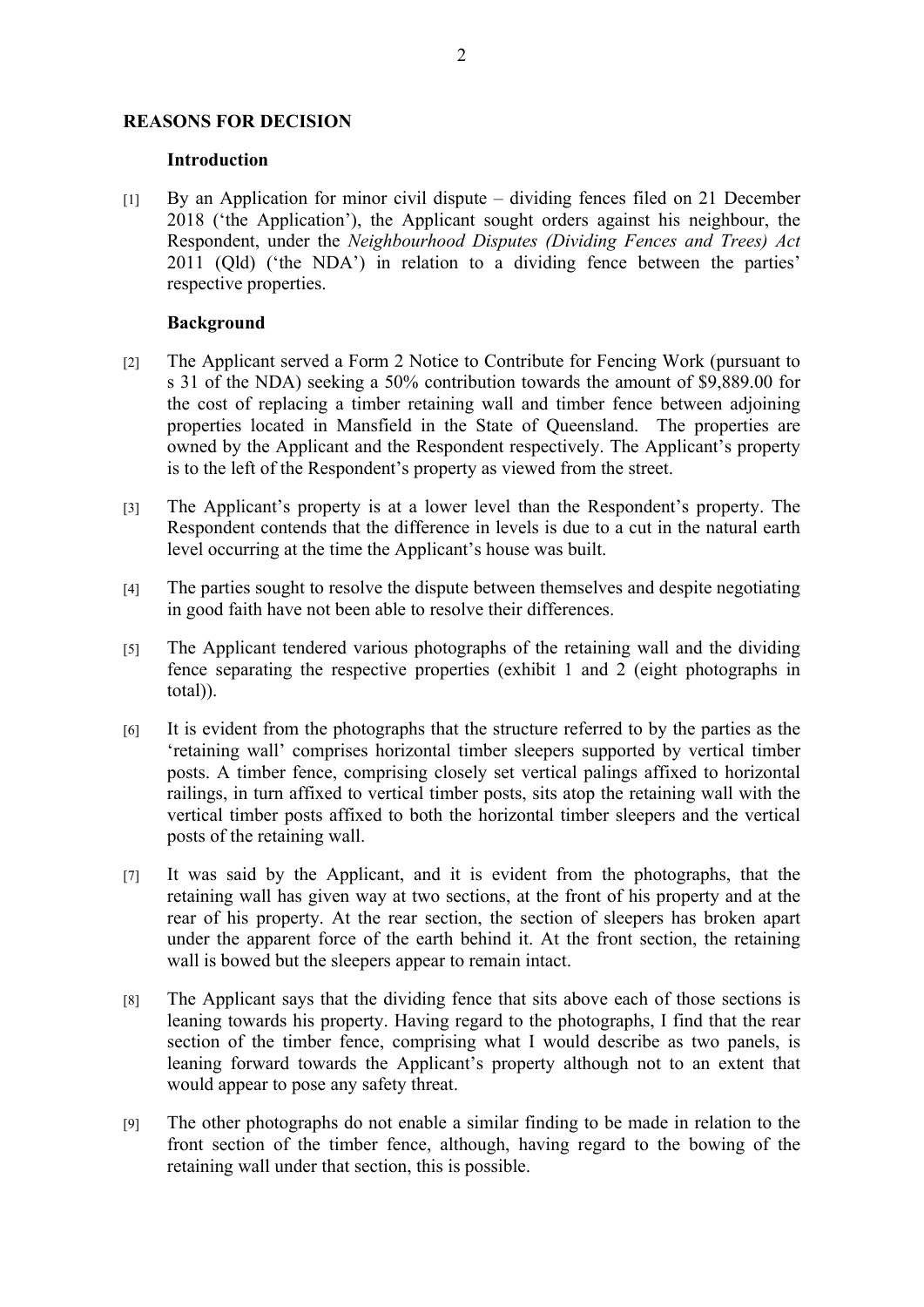- [10] With respect to the remaining sections of the retaining wall and timber fencing, I accept the Respondent's submission that such structures are in a satisfactory condition. That is demonstrated by the photograph being exhibit 1D.
- [11] The amount claimed by the Applicant is based on a quotation from Sunnyboys Fencing dated 28 July 2018 (exhibit 3) which quotes a price of \$9,889.00 (inclusive of GST) for replacing the entire 28 metre section of retaining wall using 200mm x 75mm treated hardwood posts and 200mm x 75mm treated pine horizontal sleepers; replacing the timber fence of the same length with 1.8 metre high butted paling fence using 100mm x 75mm treated hardwood posts, three 100mm x 38mm treated pine rails and 100mm x 16mm treated pine palings; demolition and removal of the retaining wall and fence; 'geomatting', drainage gravel and 65mm socked 'aggy' (I assume shorthand for agricultural) pipe behind the wall; delivery and concrete. This quote was the cheapest of three quotes obtained by the Applicant, the other two quotes being \$21,351.00 (GST inclusive) and \$20,944.00 (plus GST) respectively.
- [12] The Respondent relied on a quotation also from Sunnyboys Fencing dated 28 July 2018 which provided a quotation for the replacement of 10 metres of retaining wall and timber paling fence (which the Respondent stated represented a five metre section at the front of the properties and a five metre section at the rear). The quoted price was \$4,180.00. The Respondent submitted that those two sections were the only ones that needed replacing and further submitted that he should only be responsible for about 20% of the quoted price on the basis that the retaining wall was largely, if not entirely, for the benefit of the Applicant, given the amount of cut on the Applicant's property necessitating the retaining wall. The Respondent acknowledged that there was some fill at the front section of his property adjacent to the retaining wall in that location.
- [13] The first question that arises is whether the Tribunal has jurisdiction to deal with this matter.

# **Jurisdiction**

- [14] QCAT has jurisdiction to hear and decide any matter arising under Chapter 2 of the  $NDA$ <sup>1</sup>
- [15] Section 35(1) provides for the making of orders for an application in relation to fencing work for a dividing fence.
- $[16]$  A 'dividing fence' means a fence on the common boundary of adjoining lands.<sup>2</sup>
- [17] The meaning of 'fence' is found in s 11 and, importantly for the present case, a retaining wall is not a fence.<sup>3</sup>
- [18] 'Retaining wall' is not defined in the NDA. That phrase is defined in the Macquarie Dictionary to mean a wall built to hold back a mass of earth, etc.
- [19] As noted above, the parties referred to the wall comprising horizontal sleepers as a 'retaining wall'. The fencing contractors who provided quotations did likewise.

<sup>1</sup> Section 33 of the NDA.

<sup>2</sup> Definition of 'dividing fence' in the Dictionary to, and s 12 of, the NDA.

<sup>3</sup> Section 11(2)(a) of the NDA.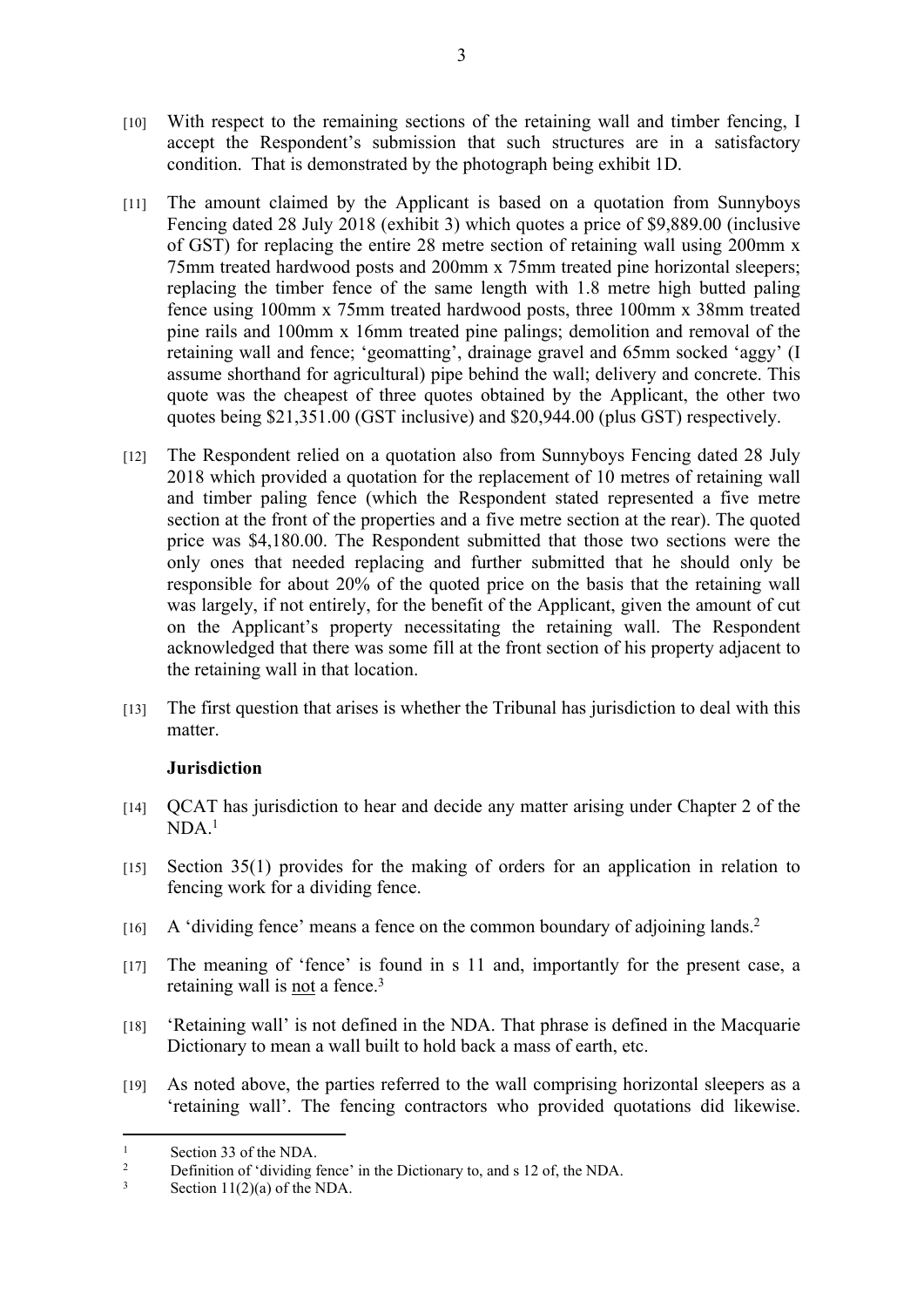There was no dispute that the retaining wall held back earth on the Respondent's property. I am satisfied that the wall comprising horizontal sleepers was a 'retaining wall' for the purposes of the NDA. The retaining wall is not a 'fence' for the purposes of that Act.

[20] In my view, the only power invested in QCAT to make an order concerning a retaining wall is provided by s 35(1)(f) which permits QCAT to decide and order any other work to be carried out that is necessary to carry out the fencing work ordered under under the under the under the under the under the under the under the under the under the under the under the under the under the under the under the under the under the under the under the under the under th

s 35, including work for a retaining wall.

- [21] In *White v Steer*, <sup>4</sup> it was said by Member Howe:
	- [14] The NDA gives the tribunal jurisdiction to make orders about fencing work. It is clear the tribunal has no jurisdiction to make orders about retaining walls other than as an adjunct to an order about fencing work pursuant to s 35. It is an ancillary power only.
	- [15] The limit of that ancillary power is not made clear in the legislation. One of the extrinsic aids available where legislation is ambiguous or unclear in meaning is the explanatory note or memorandum relating to the Bill introducing the legislation into parliament. Here the explanatory notes to the Bill explain that the definition of a fence excludes a retaining wall for a specific purpose. The comments of the New South Wales Law Reform Commission on the subject of dividing fences are considered pertinent and the following extract from the Commission is set out in the explanatory notes: Retaining walls serve quite different purposes from fences. They are usually substantial and extensive structures which repose within the subsurface of the land of one adjoining owner …. Retaining walls are usually erected solely for the benefit of the owner who undertakes excavation work.
	- [16] The explanatory notes continue: Generally retaining walls involve engineering specifications prior to construction. They are more than the mere levelling of dirt. Unlike fences, it is not usually possible to make both adjoining owners liable for the cost of maintaining, repairing or replacing a retaining wall. This is because usually a retaining wall is of greater benefit to one of the adjoining owners. However, the kinds of orders which QCAT can make about carrying out fencing work include work for a retaining wall if the repair of the fence is dependent upon the work for the retaining wall.
	- [17] It is clear that the tribunal can only make an order about a retaining wall where the retaining wall work is necessary to give effect to an order about fencing work …
- [22] I respectfully agree with Member Howe's observation that the power under s 35(1)(f) of the NDA to make orders in respect of a retaining wall can be described as an 'ancillary power' only.
- [23] In my view, an order in respect of a retaining wall cannot be made in the absence of a finding that an order should be made in relation to a 'dividing fence'.

<sup>4</sup> [2018] QCATA 30.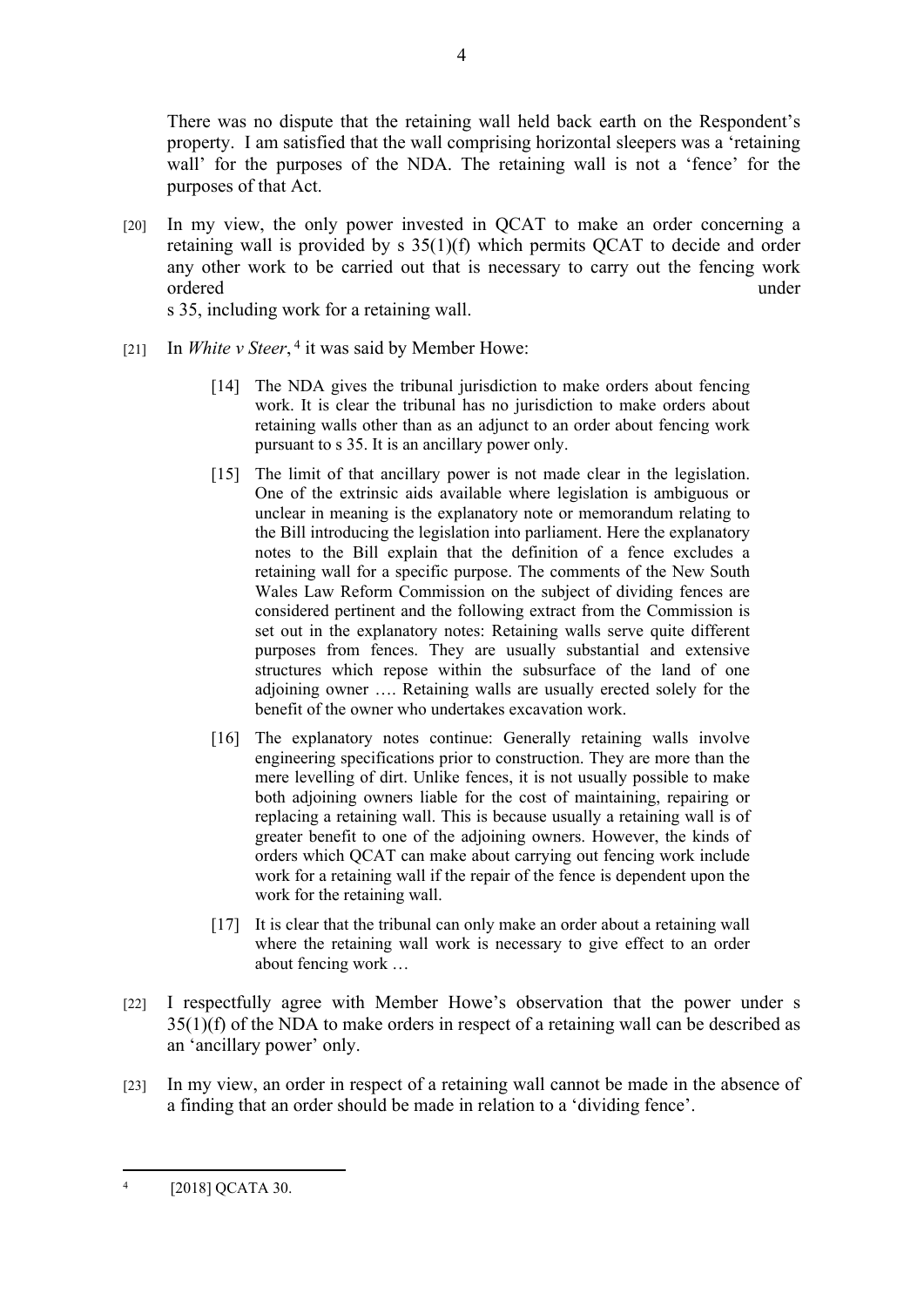[24] The threshold question is whether the timber fence in the present case (as distinct from the retaining wall) is a 'sufficient dividing fence'.

#### **Is the timber fence a sufficient dividing fence?**

- [25] Section 13 of the NDA provides:
	- (1) A dividing fence is a *sufficient dividing fence* if—
		- (a) for adjoining land consisting of 2 parcels of residential land, the dividing fence—
			- (i) is between a minimum of 0.5m and a maximum of 1.8m in height; and
			- (ii) consists substantially of prescribed material; or
		- (b) for adjoining land consisting of 2 parcels of pastoral land, the dividing fence is sufficient to restrain livestock of the type grazing on each of the parcels of land; or
		- (c) in any case—
			- (i) the adjoining owners agree the dividing fence is a sufficient dividing fence; or
			- (ii) QCAT decides the dividing fence is a sufficient dividing fence.
	- (2) For this chapter, the existence of a fence, other than a dividing fence, on adjoining land must not be taken into account in deciding whether there is a sufficient dividing fence.
	- (3) In this section—

*prescribed material*, for a dividing fence, means any of the following materials unless the material does not comply with a requirement under a relevant local law—

- (a) wood, including timber palings and lattice panels;
- (b) chain wire;
- (c) metal panels or rods;
- (d) bricks;
- (e) rendered cement;
- (f) concrete blocks;
- (g) hedge or other vegetative barrier;
- (h) other material of which a dividing fence is ordinarily constructed.

#### [26] Section 36 of the NDA provides:

In deciding an application about whether a dividing fence is a sufficient dividing fence, QCAT may consider all the circumstances of the application, including the following—

(a) any existing or previously existing dividing fence;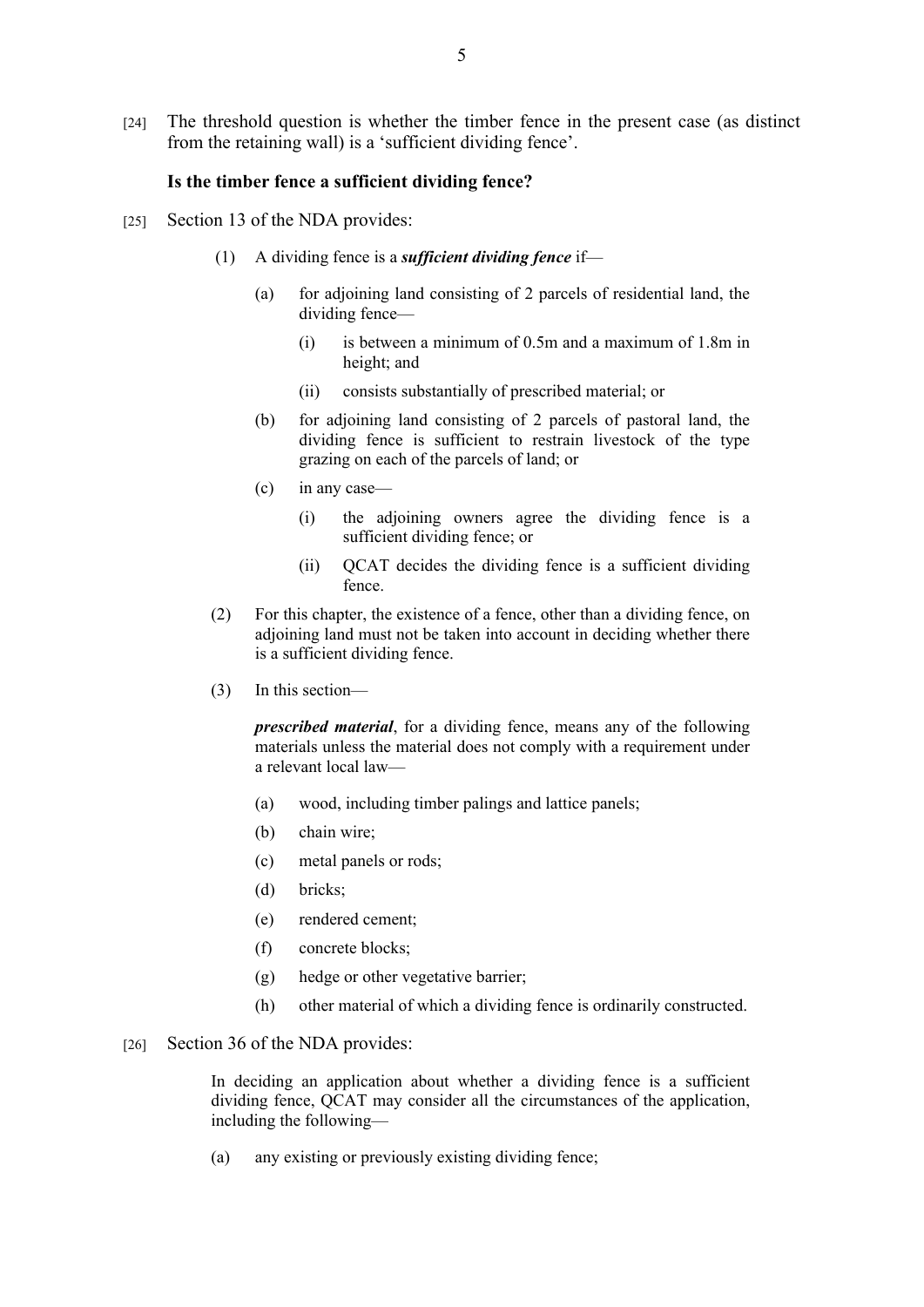- (b) the purposes for which the 2 parcels of land consisting of the adjoining land are used, or intended to be used;
- (c) the kind of dividing fence normally used in the area;
- (d) whether the dividing fence is capable of being maintained by the adjoining owners;
- (e) any policy adopted, or local law made, in relation to dividing fences by a local government for the area where either parcel of land is situated;
- (f) any requirement for fencing work in a development approval for the land of either adjoining owner;
- (g) any written agreement made between the adjoining owners for the purposes of this chapter.
- [27] I accept that the timber fence existed at the time that the Applicant purchased his property approximately eight years ago. The respective properties are used for residential purposes. I am satisfied that the timber fence is no higher than 1.8 metres but exceeds 0.5 metres in height and also that it consists of prescribed material namely wood, including timber palings. I also find that the timber fence is capable of being maintained by the parties and that no written agreement has been made between the parties for the purposes of Chapter 2 of the NDA.
- [28] The evidence adduced to the Tribunal did not address any of the matters set out in subsections 36(c), (e) and (f) of the NDA.
- [29] As noted above, the rear section of the timber fence is leaning slightly forward towards the Applicant's property. On the available evidence, I cannot be satisfied on the balance of probabilities that the front section of the timber fence is also leaning forward.
- [30] In my view, the state of the timber fence at present is such that it is a sufficient timber fence for the purposes of the NDA. A 'sufficient dividing fence' may fall into such disrepair that it can no longer be described as a sufficient dividing fence. However, in my view, that point has not yet been reached in relation to the dividing timber fence the subject of this dispute. The fact that the rear section of fence is leaning towards the Applicant's property as indicated in the relevant photograph does not, in my view, mean that the timber fence is not a sufficient dividing fence. Even if I had been satisfied that the front section of the timber fence was also leaning, I would still have been satisfied as to the sufficiency of the fence on the basis of the photographs tendered. I consider that, presently, the timber fence is satisfactorily performing its function as a dividing fence.
- [31] The main issue that has arisen is in relation to the retaining wall. It has fallen into significant disrepair insofar as the two sections identified above are concerned. However, the retaining wall is not a dividing fence for the purposes of the NDA. I consider that no order under the NDA ought to be made in relation to the timber fence and, as a consequence, the Tribunal has no jurisdiction to make any order in relation to the retaining wall.